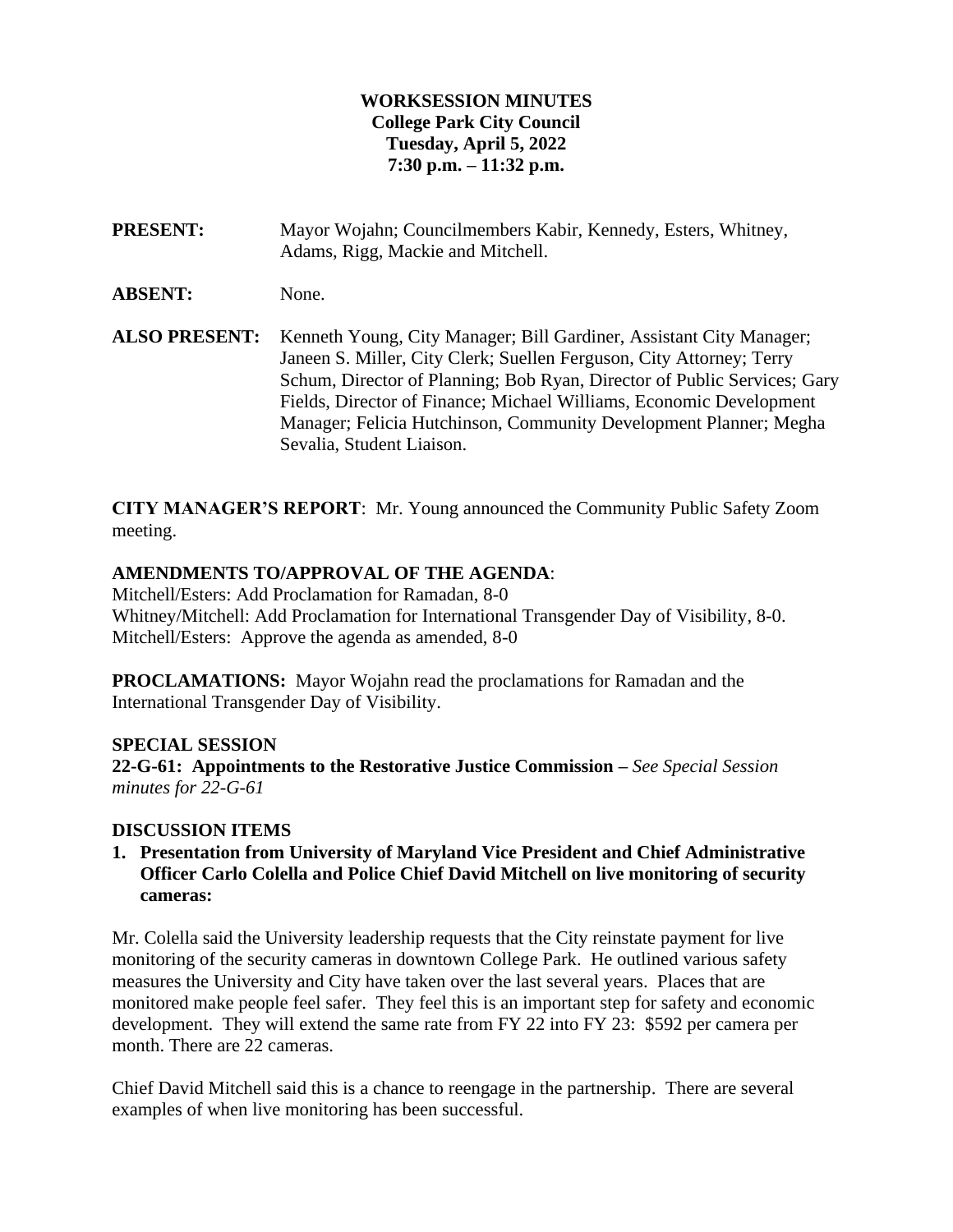College Park City Council Worksession Minutes April 5, 2022 Page 2

Mayor Wojahn did the math: 22 cameras x \$592/month is about \$156,000 year. He reviewed the history and discussed the FY '21 budget Worksession when the Council discussed the benefits of live monitoring vs. spending the same amount of money on additional police officers. At the time the decision was made to fund additional police patrols. During the pandemic crime was low and there were fewer students in the City. When students returned to the City, live monitoring was reinstated to ensure there were no large gatherings that could be super spreader events. The FY '23 proposed budget includes an additional \$200,000 for additional police patrols, showing our commitment to keeping our community safe.

Councilmember Kabir asked for data about the efficacy of live monitoring and asked for a response to privacy concerns. Councilmember Kennedy said we would expect annual reports with certain data points included so that it is more than anecdotal information. She also suggested we would want an MOU. What is the argument for investing in live monitoring vs. putting another officer on the street? Councilmember Esters thinks live monitoring is vital to addressing situations before things get out of hand. While she agrees that data is important, she doesn't want to let that get in the way. Councilmember Adams thinks it is best to be proactive.

Chief Mitchell discussed the past camera problems and Mr. Young responded by reviewing the recent investment in new cameras and camera infrastructure and technology. Councilmember Adams was surprised to see that cameras located on the Graham Cracker were not already included in the University's live monitoring. Councilmember Mackie said it is important for us to get real examples of when live monitoring helped prevent a crime. Councilmember Rigg is in support of this program and thinks it provides a tangible benefit to our central business district. He wants the Council to consider a special taxing district to fund the program.

Suggestion of a path forward: Consider use of remaining ARPA funds for FY 23, and consideration of a special taxation district for FY '24 and beyond.

## **2. Presentation of Hollywood Road Sidewalk Design - Mead and Hunt Consulting Engineers**

Ms. Schum said this is a review of the 60% design-level plans for the Hollywood Road Sidewalk. It is not a huge project but is a challenging project. Doug Bob from Mead and Hunt is the project manager. These plans reflect feedback from a January stakeholders' meeting. Mr. Bob reviewed the PowerPoint.

Council discussion/questions: Is there a need for an additional speed hump closer to the post office? When the road is narrowed, can two vehicles safely pass? This item has been fully funded in FY '23 based on current cost estimates. Council is asked to submit any final comments in the next two weeks. If we proceed now with final design, we hope to start the project in the fall. We will move forward with 100% design.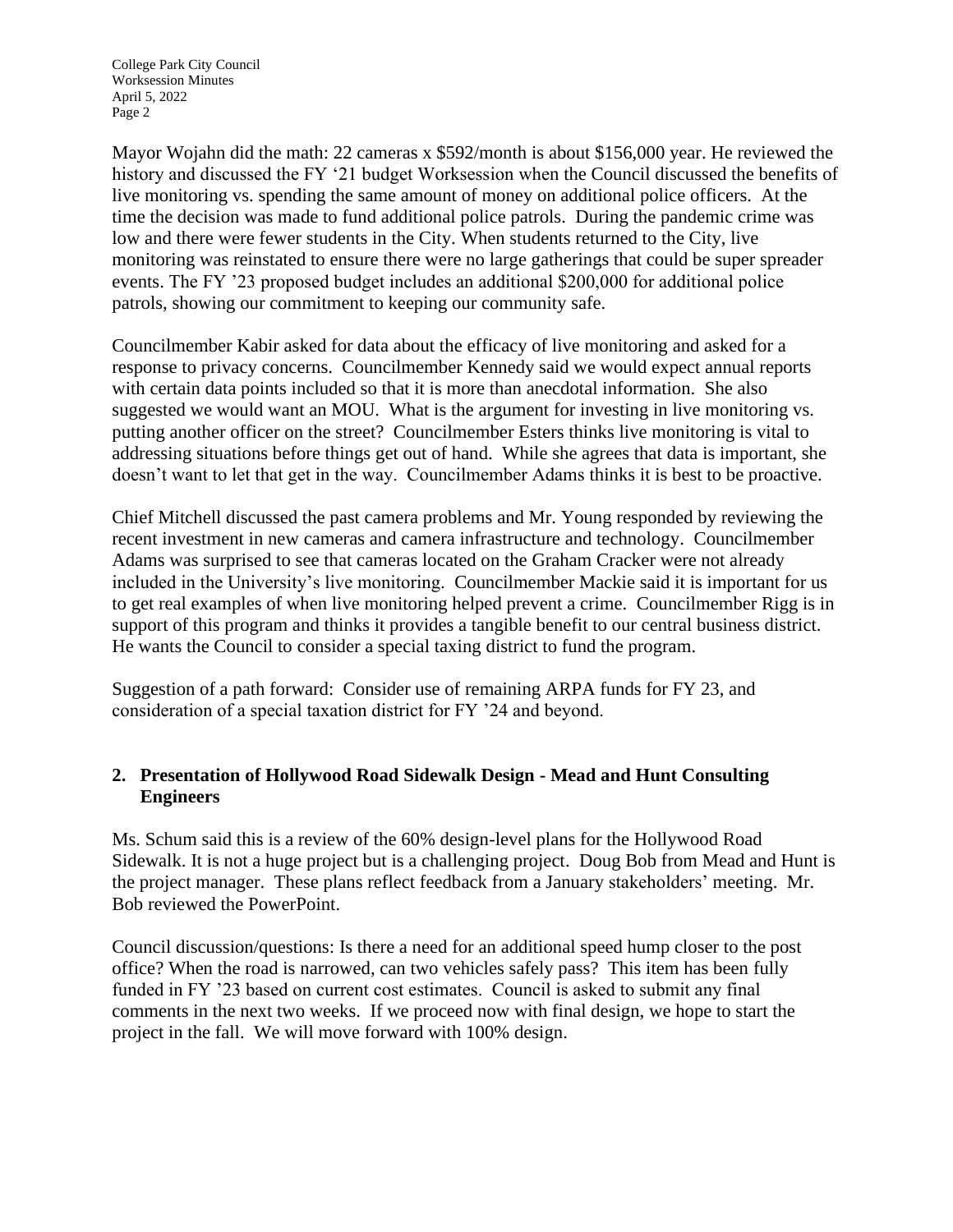## **3. Review and approval of additional recommended uses of remaining ARPA and Lost Revenue Recovery funds.**

Mr. Fields said the Budget Ordinance will be introduced on April 26 so time is of the essence on these allocations. Mr. Young cautioned that we won't have this kind of funding available in future years so if they are ongoing expenses we will have to find another funding source in the future. We have to spend ARPA funds by December 31, 2025, but commit them by December 31, 2024.

- Discussion of continuing/operating expenses vs.one-time expenses.
- What can wait until FY '24?
- How much money remains for the family/individual assistance program? About \$480K it has not had as much demand as we expected.
- Eliminate specific categories and show the \$850K as contingency
- Clarification that the \$100K for Lakeland initiatives is for a Planning initiative, not Restorative Justice
- Show the ARPA fund expenditures in a multi-year format to layout the spending plan and commitment.

## **4. Proposed 3-year contract with VeoRide (micro-mobility share vendor)**

Details are in Exhibit A in the red folder. When previously discussed there was concern about the improper parking of vehicles. Original plan was to allow individuals to leave their vehicles anywhere that was legal, but VeoRide came back suggesting that the Geofencing plan is the better alternative. A rider will be unable to end a ride until they return the vehicle to the appropriate parking space determined by geofencing. If the vehicle is left in an improper space, the meter will keep running for the rider. Campus uses geofencing. With this plan, the correct parking will be enforced in the same way across the system (University Park, UMD and College Park). This does not relieve VeoRide of their obligation to pick up vehicles that are parked improperly. Staff recommends trying this model. The hours of operation remain different between campus and the City. We will add additional bike racks where we can using state grant funding. We are looking for suggestions for additional bike rack and geofence locations. A new type of vehicle is being added to the fleet. Review of the VeoRide dashboard. We are also using another service to give us additional information about how our policies are being enforced. Division of incoming funds still needs to be determined.

[Rigg/Kabir to extend meeting, 8-0, 10:33 p.m.]

- **5. Follow-up discussion of Mayor and Council Rules and Procedures**
- Proposed red-line amendments are fine.
- #4 in the staff report: the current practice of allowing additional letters to be sent on a topic that Council has previously taken a position on, without additional Council action required – memorialize this in the rules to provide clarity for Council and staff. Staff to draft language to put current practice into the Rules.